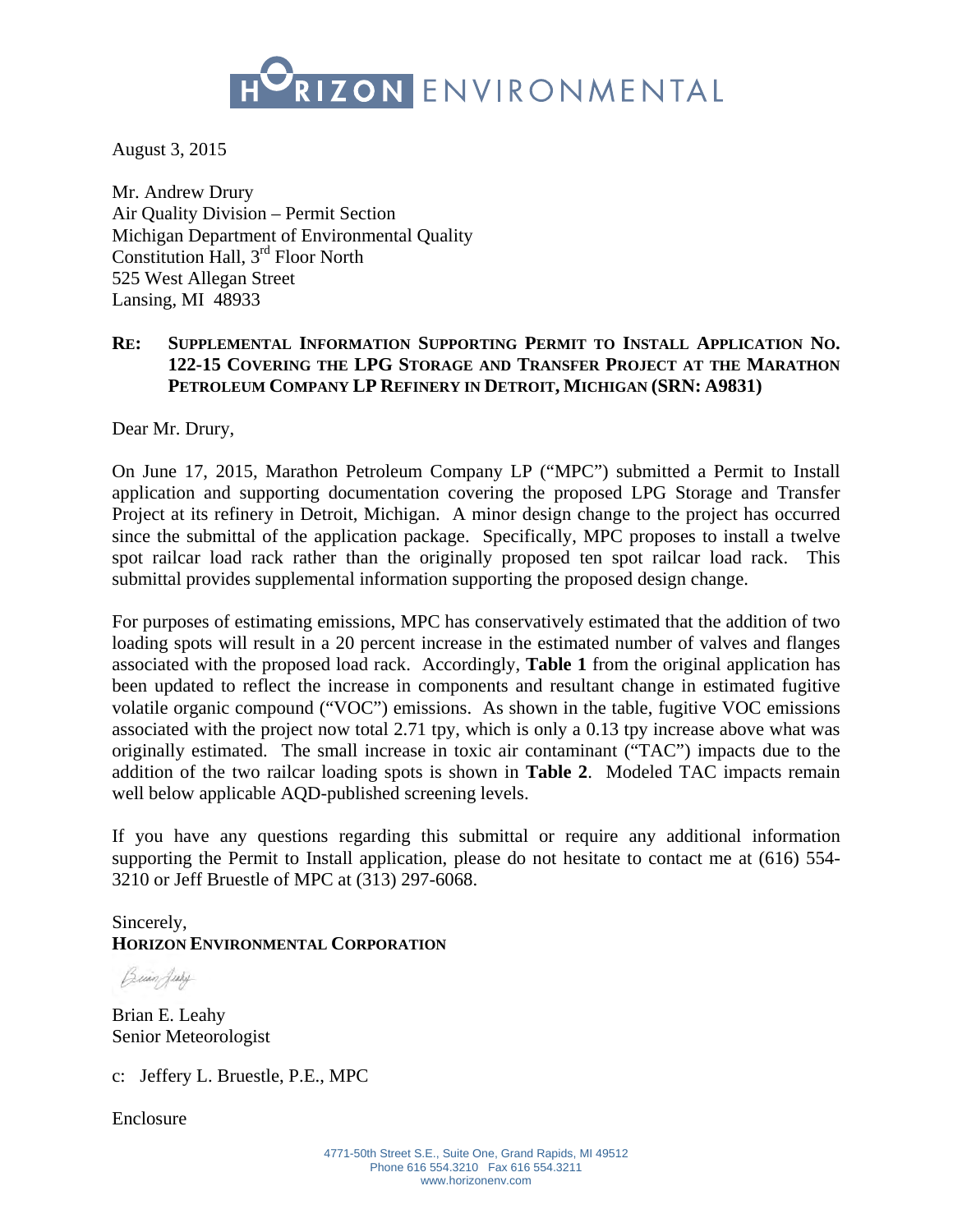### **TABLE 1 LPG TANK FARM AND RAILCAR LOADING - COMPONENT COUNT AND VOC EMISSIONS Marathon Petroleum Company LP, Detroit Refinery**

### Emission Factor List

| Equipment                | Factor<br>(lb/hr-comp) | Factor Basis (Reference)                                                | Hours |
|--------------------------|------------------------|-------------------------------------------------------------------------|-------|
|                          |                        |                                                                         |       |
| LL/G valves              |                        | 6.400E-05 Facility Average (based on 2013 & 2014 SV data)               | 8.760 |
| <b>HL</b> valves         |                        | 1.800E-04 Ave Emsn Factor (API Pub343)                                  | 8.760 |
| LL Pumps                 |                        | 1.165E-03 Facility Average (based on 2013 & 2014 SV data)               | 8,760 |
| <b>HL Pumps</b>          |                        | 1.050E-03 Facility Specific Factor                                      | 8.760 |
| Compressors              |                        | 2.103E-01 Ave Emsn Factor w/85% control (EPA Protocol Doc)              | 8.760 |
| LL/G flanges             |                        | 5.510E-04 Ave Emsn Factor (EPA Protocol Doc)                            | 8,760 |
| LL/G flanges - monitored |                        | 1.653E-05 Ave Emsn Factor (EPA Protocol Doc and TCEQ Doc <sup>3</sup> ) | 8.760 |
| LL/G flanges - monitored |                        | 2.985E-05 Facility Average (based on 2013 & 2014 SV data)               | 8.760 |
| <b>HL</b> flanges        |                        | 8.160E-05 Ave Emsn Factor (API Pub 343)                                 | 8.760 |
| <b>PRVs</b>              |                        | 3.530E-01 Ave Emsn Factor (EPA Protocol Doc)                            | 8,760 |
| <b>PRVs</b> - monitored  |                        | 6.310E-03   Facility Average (based on 2013 & 2014 SV data)             | 8.760 |
| Drains (continuous)      |                        | 5.174E-03 Facility Specific Factor                                      | 8.760 |

10.00% percentage of unmonitored flanges 90.00% percentage of monitored flanges

## LPG Tank Farm and Railcar Loading - Component Count Summary

|                         | Stream |     |                                            |    |          | Com-     | LL/G    |                   |      |        |        |
|-------------------------|--------|-----|--------------------------------------------|----|----------|----------|---------|-------------------|------|--------|--------|
|                         | Name   |     | VOC wt% LL/G Valves   HL Valves   LL Pumps |    | HL Pumps | pressors | Flanges | <b>HL Flanges</b> | PRVs | Drains | Totals |
| New for LPG Tank Farm   | all    | 100 | 640                                        |    |          |          | 921,ا   |                   |      |        | 2,581  |
| New for Railcar Loading | all    | 100 | 284                                        |    |          |          | ,021    |                   |      |        | 1,313  |
| New for Propane Drvers  | all    | 100 | 31                                         |    |          |          | 94      |                   |      |        | 128    |
| New Components Total    | all    | 100 | 955                                        | 15 |          |          | 3,036   |                   |      |        | 4,022  |

## LPG Tank Farm and Railcar Loading - Estimated Fugitive VOC Emissions (in pounds unless otherwise noted)

|                         | Stream |     |                                 |          |                 | Com-     | LL/G    |                   |      |        |               | Total     |
|-------------------------|--------|-----|---------------------------------|----------|-----------------|----------|---------|-------------------|------|--------|---------------|-----------|
|                         | Name   |     | VOC wt% LL/G Valves   HL Valves | LL Pumps | <b>HL Pumps</b> | pressors | Flanges | <b>HL Flanges</b> | PRVs | Drains | Total (lb/yr) | (tons/yr) |
| New for LPG Tank Farm   |        | 100 | 359                             |          |                 |          | .380    |                   | 442  | 181    | 2.434         | 1.22      |
| New for Railcar Loading |        | 100 | 159                             | 86       |                 |          | 733     |                   |      |        | 978           | 0.49      |
| New for Propane Dryers  |        | 100 |                                 |          |                 | .842     | 67      |                   |      |        | 2,018         | 1.01      |
| New Components Total    |        | 100 | 536                             | 157      |                 | .842     | 2,180   |                   | 442  | 272    | 5.429         | 2.71      |

|                      | <b>LL/G EMISSIONS</b> |           | <b>HL EMISSIONS</b>  |               |           |                      |               |           |                      |               |           |
|----------------------|-----------------------|-----------|----------------------|---------------|-----------|----------------------|---------------|-----------|----------------------|---------------|-----------|
|                      |                       | Total     |                      |               | ™otal     |                      |               | Total     |                      |               | Total     |
|                      | Total (lb/yr)         | (tons/yr) |                      | Total (lb/yr) | (tons/vr) |                      | Total (lb/yr) | (tons/yr) |                      | Total (lb/vr) | (tons/yr) |
| New Components Total | 5,157                 | 2.58      | New Components Total |               | 0.00      | New Components Total | 272           | 0.14      | New Components Total | 5,429         | 2.71      |

#### **Notes:**

(1) "Facility Average" emission factors are based on the emission rates and component counts from the GuideWare database for the years 2013 & 2014.

(2) "Facility Specific Factor" emission factors are from a study "Fugitive VOC Emission Calculations" conducted by NTH Consultants, Ltd. (Sept 2002).

(3) EPA Protocol Document - Protocol for Equipment Leak Emision Estimates Nov. 1995 (EPA-453/R-93-026)

(4) TCEQ Document - Equipment Leak Fugitives Oct. 2000